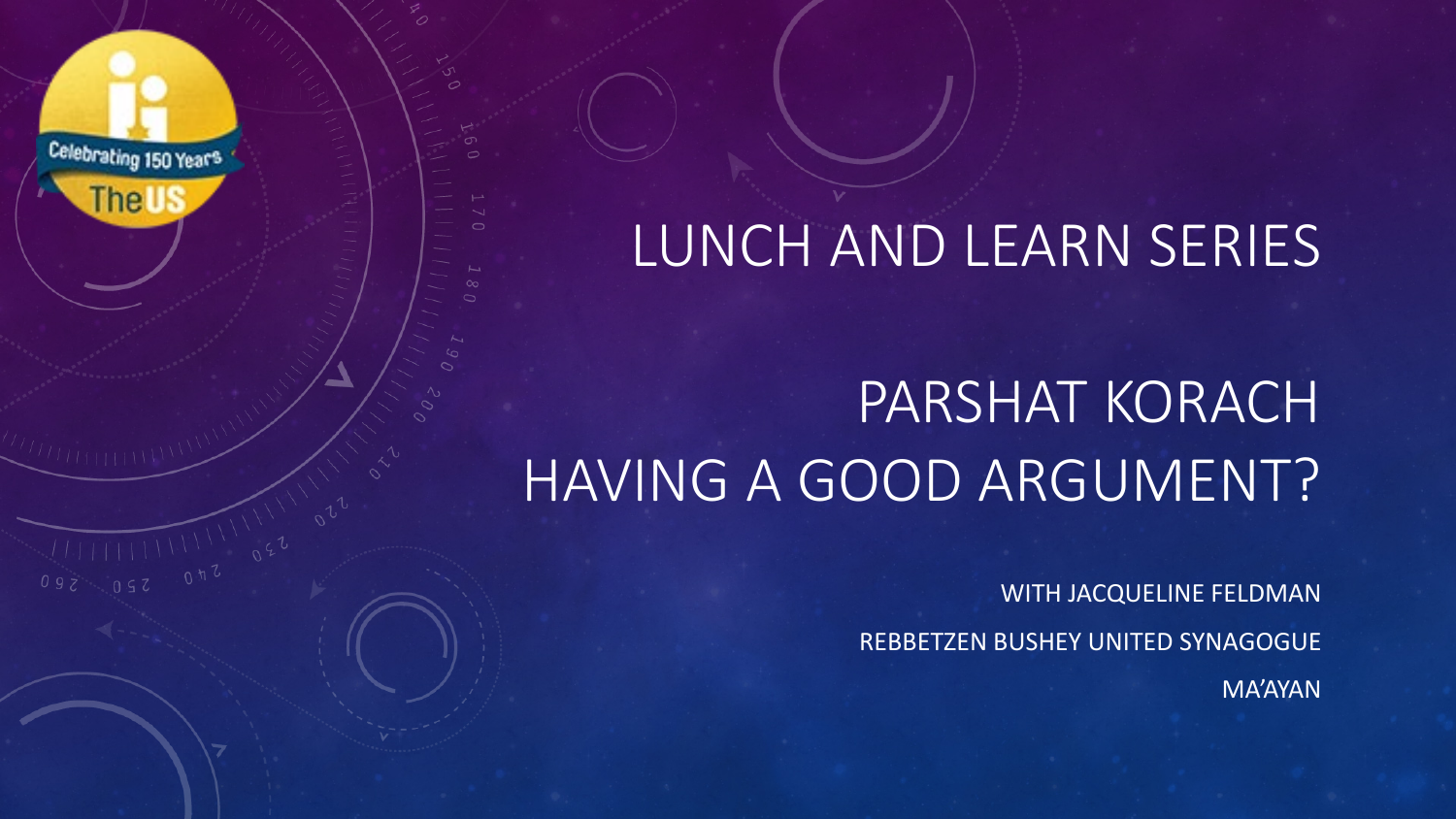#### BAMIDBAR 16:1-3

ַוַּיִּקַּח קֹׂרַח בֶּן־יִצְהָר בֶּן־קְהָת בֶּן־לֵוֶי וְדָתָ֫ן וַאֲבִירָۢם בְּנֵיְ אֱלִיאֶב וְאָוֹן בֶּן־פֶּלֶת בְּנֵי רְאוּבֵן: Now Korah, son of Izhar son of Kohath son of Levi, took, along with Dathan and Abiram sons of Eliab, and On son of Peleth—descendants of Reuben—

ַיְּקָׂמוּ לִפְנֵי מֹשֶׁה וַאֲנָשִׁים מִבְּנֵי־יִשְׂרָאֵל חֲמִשִּׁים וּמָאתֶיִם נְשִׂיאֵי עֵדֶה קְרָאֵי מוֹעֵד אַנְשִׁי־שֵׁם: to rise up against Moses, together with two hundred and fifty Israelites, chieftains of the community, chosen in the assembly, men of repute.

ַּ וַיְּקָהֲלֹּוּ עַל־מֹשֶׁה וְעַל־אַהֲרֹׂן וַיּאמְרְוּ אֲלֵהֶםׂ רַב־לָכֶםׂ כִּי כָל־הֶעֵדָהֹ כֻּלֵּם קְדֹשִׁים וּבְתוֹכֻם ה וּמַדִּוּעַ תִּתְנַשְּׂאָוּ ּעַל־קְהֵל ה:

They combined against Moses and Aaron and said to them, "You have gone too far! For all the community are holy, all of them, and the LORD is in their midst. Why then do you raise yourselves above the LORD's congregation?"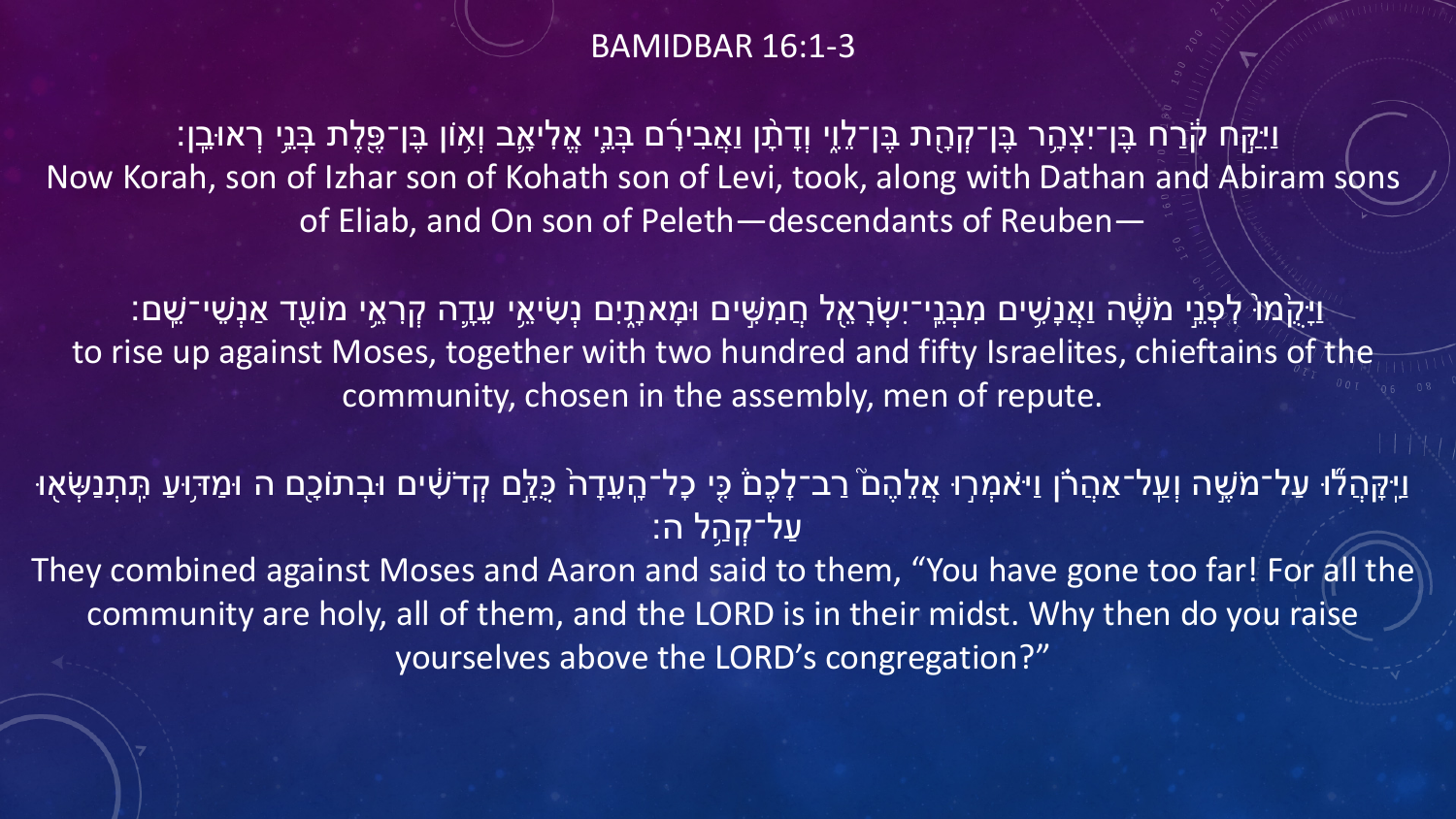### CHAFETZ CHAIM LAWS OF LASHON HARA

וְאִ ם הוּא מַ חֲ זִיק בַּ מַ חְ �קֶ ת (יב) עַ ל יְדֵ י סִ פּוּרוֹ עוֹבֵ ר עוֹד עַ ל לָ או (<u>בּמֹדבּר י"ז ה'</u>) דְּ"לֹא יִהְיֶה כְּקֹרַח וְכַעֲדָתוֹ" שֶׁהוּא אַזְהָרָה, שֶׁלֹּא ַ לְהַחֲזִיק בְּמַחְלֹקֶת כִּדְאִיתָא בְּסַנְהֶדְרִין (דף ק"י).

(12) And if he nurtures a quarrel in his speaking, he transgresses [\(Bamidbar](https://www.sefaria.org/Numbers.17.5) 17:5). "And he shall not be as Korach and as his congregation," which is an exhortation against nurturing a quarrel (viz. [Sanhedrin 110a\)](https://www.sefaria.org/Sanhedrin.110a).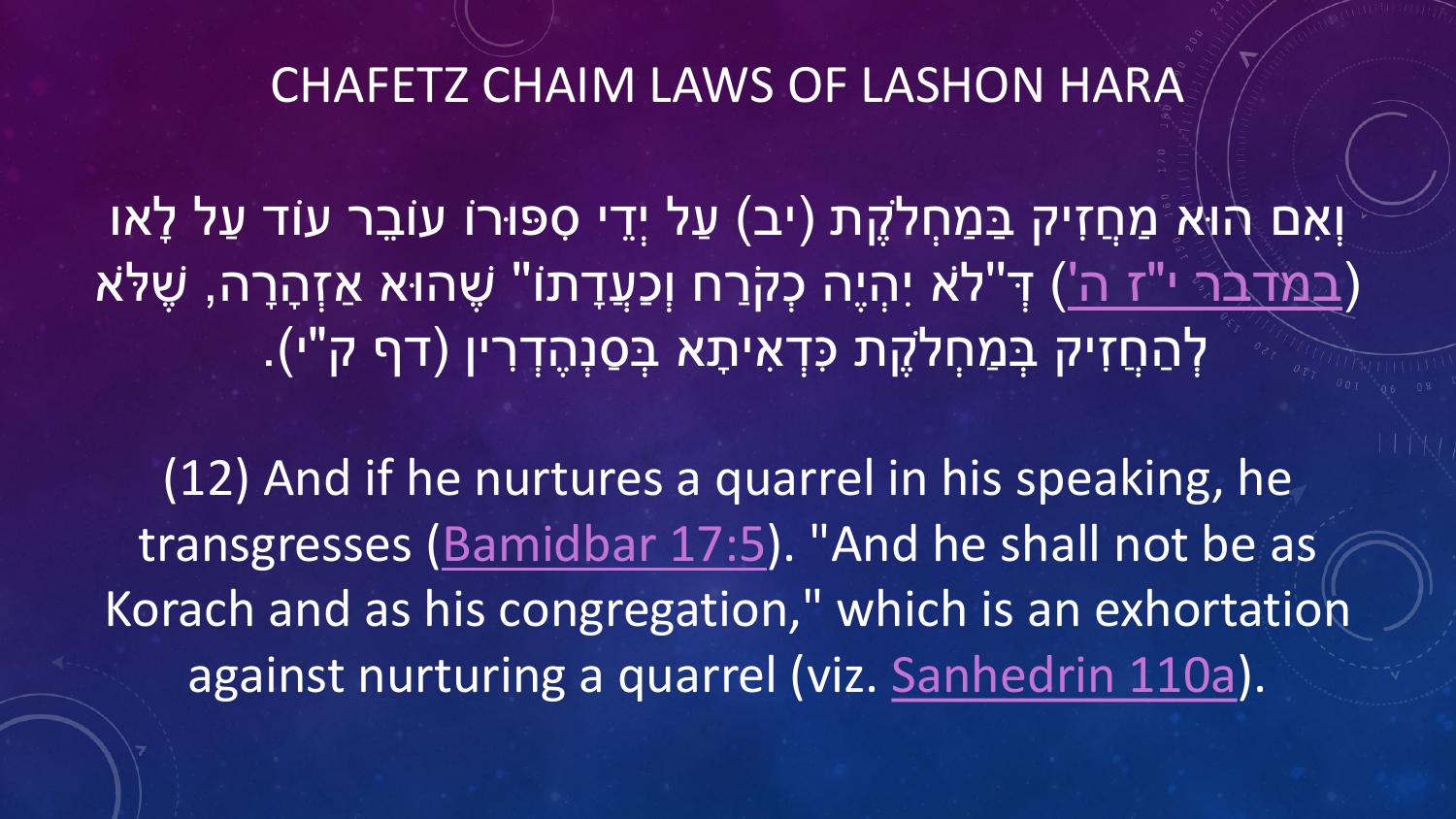# VAYIKRA 19:18

# וְאָהַבְתָּ לְרֵעֶךָ כָּמוֹךְ אֲנִי ה: Love your fellow as yourself: I am the LORD.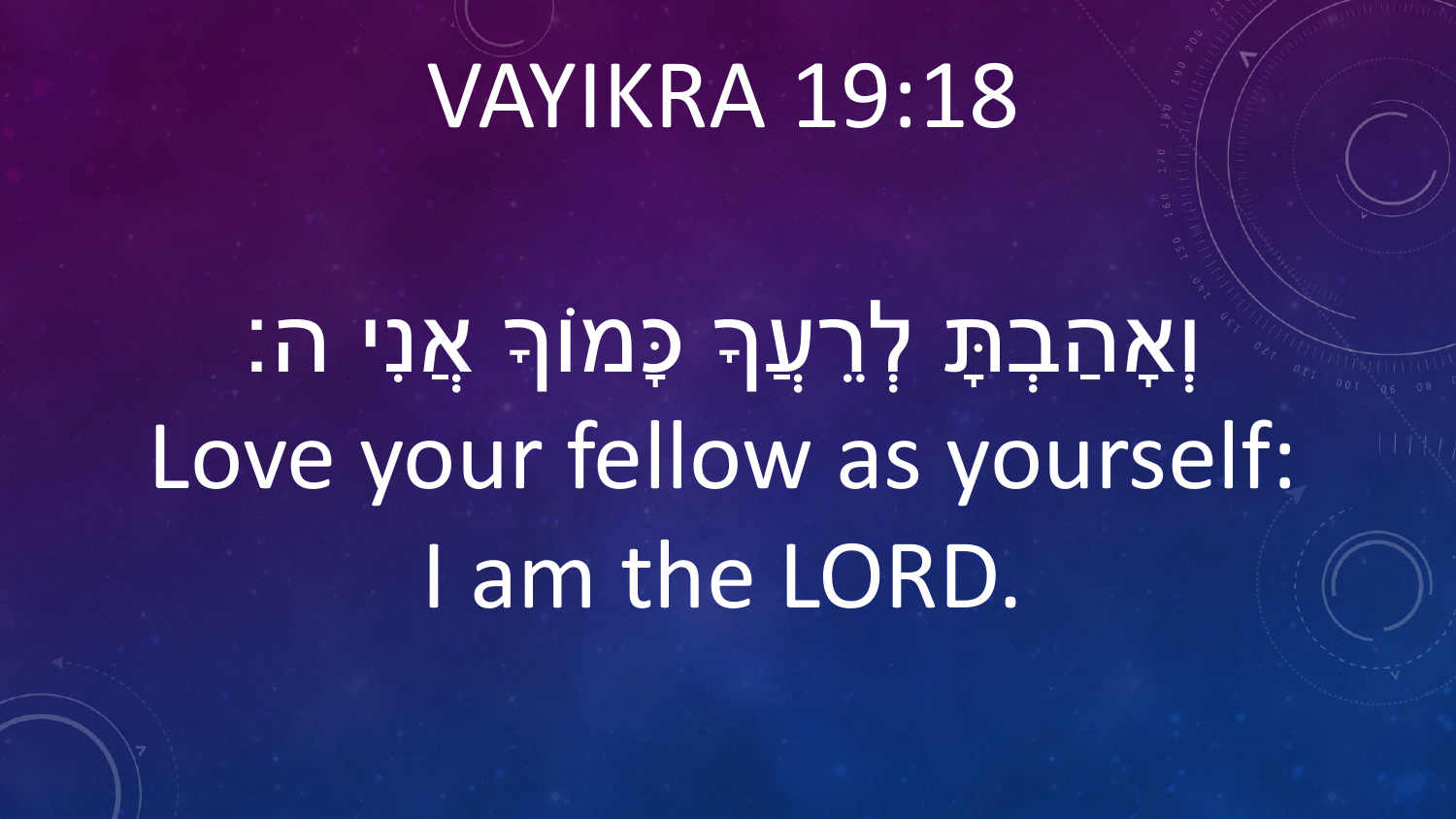#### Bereishit 1:6-8

וַיֹּ֣ אמֶ ר אֱ�הִ֔ ים יְהִ֥ י רָ קִ֖ יעַ בְּ ת֣ וֹ� הַ מָּ֑ יִם וִיהִ֣ י מַ בְ דִּ֔ יל בֵּ֥ ין מַ֖ יִם לָ מָֽ יִם׃ God said, "Let there be an expanse in the midst of the water, that it may separate water from water." ַיַּעַשׂ אֱלֹהִים ׁ אֶת־הָרָקִיעַׂ וַיַּבְדֵּׁל בֵּיִן הַמַּׂיִם אֲשֶׁרֹ מִתַּחַת לָרָקִיעַ וּבֵין הַמַּ֫יִם ֿ אֲשֶׁר מֵעַל לָרָקֵיעַ <u>ו</u>יִהִי־כֵֵן: God made the expanse, and it separated the water which was below the expanse from the water which was above the expanse. And it was so. ּוַיִּקְרָא אֶלֹהֶים לְרָקֻיעַ שָׁמָָיִם וַיְהִי־עֶרֶב וַיְהִי־בָקֶר יוֹם שֵׁנִי: (פ) [ God called the expanse Sky. And there was evening and there was morning, a second day.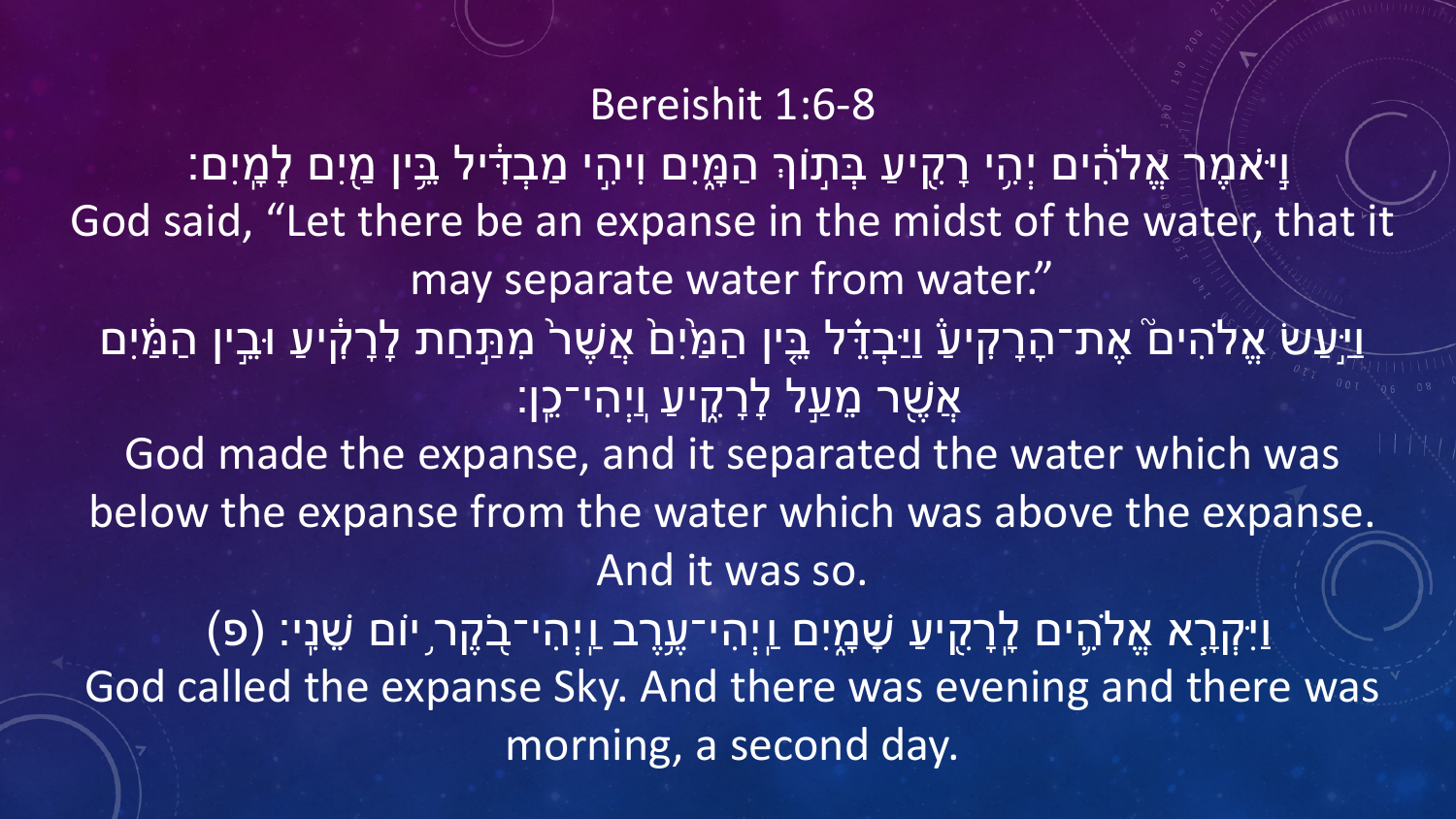Pirkei Avot Ethics of our Fathers 5:17

כָּל מַחֲלֹקֶת שֶׁהִיא לְשֵׁם שָׁמַיִם, סוֹפָהּ לְהִתְקַיֵּם. וְשֶׁאֵינָהּ לְשֵׁם שָׁמַיִם, אֵין סוֹפָהּ לְהָתְקַיֵּם. אֵיזוֹ הִיא מַחֲלֹקֶת שֶׁהִיא לְשֵׁם שָׁמַיִם, זוֹ מַחֲלֹקֶת הִלֵּל וְשַׁמַּאי. וְשֶׁאֵינָהּ לְשֶׁם שָׁמַיִם, זוֹ מַחֲלֹקֶת קֹרַח וְכָל עֲדָתוֹ:

Every dispute that is for the sake of Heaven, will in the end endure; But one that is not for the sake of Heaven, will not endure. Which is the controversy that is for the sake of Heaven? Such was the controversy of Hillel and Shammai. And which is the controversy that is not for the sake of Heaven? Such was the controversy of Korah and all his congregation.